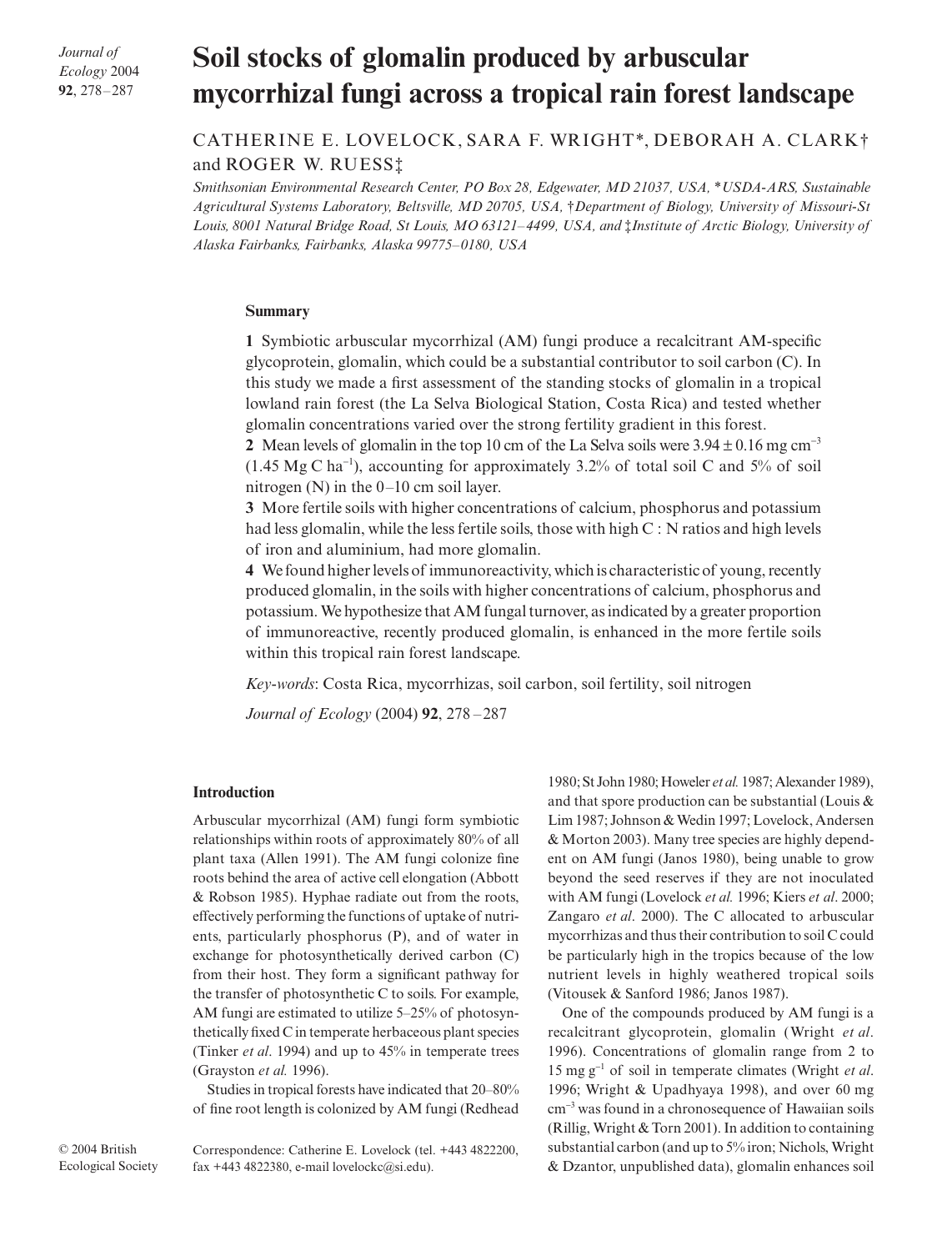

**Fig. 1** Conceptual diagram of the production and deposition of glomalin stocks in soils used in this study. Glomalin fractions are defined on the basis of their ease of extraction in citrate with heat, and on the basis of their reactivity with a monoclonal antibody. The size of the shaded and unshaded portions of the bars represents the expected proportions of non-immunoreactive and immunoreactive glomalin for each fraction.

aggregation (Wright & Upadhyaya 1998; Wright *et al.* 1999; Rillig *et al*. 2001), thereby protecting carbonaceous material from rapid degradation in soils (Rillig *et al*. 1999). Ecosystem productivity is thus enhanced, due to improved levels of soil aeration, drainage and microbial activity (Jastrow & Miller 1997). How glomalin concentrations vary across landscapes, and the influence of soil fertility on glomalin concentrations may provide insights into the importance of AM fungi and their products in soil C sequestration across tropical forest landscapes. Here we analyse glomalin in soils across a soil fertility gradient in a series of lowland tropical rain forest plots within the 600 ha of old-growth forest at the La Selva Biological Reserve, Costa Rica.

Glomalin in soils is currently partitioned into two fractions based on operationally defined ease of extraction in citrate with heat, and reaction with a monoclonal antibody against glomalin (Wright & Upadhyaya 1996, Fig. 1). Total glomalin (TG) is the maximum amount of glomalin that can be extracted with 50 mm citrate at 121 °C.In most soils TG is extracted within 1 hour, but multiple hour-long extractions may be required to

remove all of the glomalin from a soil (Wright & Updahyaya 1996; Rillig *et al*. 2001). Easily extractable glomalin (EEG) is the fraction of glomalin extracted in 30 min using 20 mm citrate, pH 7.0 at 121  $^{\circ}$ C. During the development of extraction procedures (Wright & Upadhyaya 1996), this fraction was consistently higher in immunoreactivity than TG. Because recently produced glomalin on hyphae also exhibits high immunoreactivity (Wright & Upadhyaya 1999), and because TG is tightly bound to soil particles, requiring hours of exposure to high heat to release TG from soils, immunoreactive EEG (IREEG) is currently interpreted to be mostly recently deposited material. Residual glomalin is the pool of glomalin that cannot be extracted with citrate, and is probably tightly bound with clay. Because methods for quantification of the residual fraction are still under development (Nichols *et al.*, unpublished data), the size of this pool remains to be quantified. In this study we analyse the pool sizes of the different fractions of non-residual glomalin, to make a preliminary assessment of the relative contributions of putatively newly formed, and more degraded, older glomalin to the total pool of non-residual glomalin in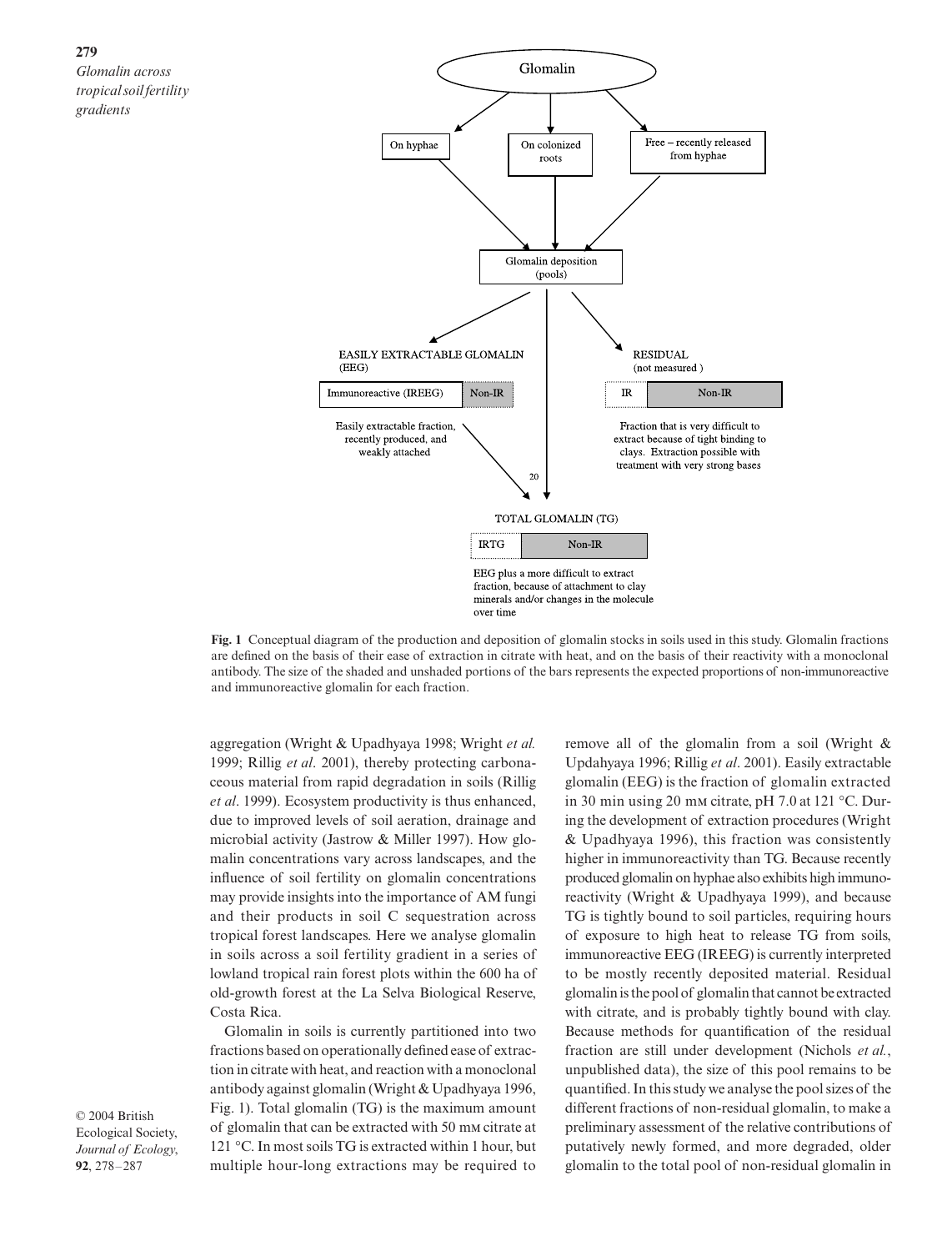soils. Additionally, we characterize the C and N composition of this glomalin to calculate its contribution to soil C and N pools.

Here we test the following hypotheses: (i) The amount of non-residual glomalin increases with declining soil fertility, due to either increased production or decreased decomposition, or both (similar to what is proposed for fine roots, Nadelhoffer *et al.* 1985; Eissenstat & Yanai 1997; Nadelhoffer 2000). (ii) In soils with high levels of non-residual glomalin, the fraction that is lower in immunoreactivity is a greater proportion of this glomalin pool than in soils with lower concentrations of non-residual glomalin. This higher proportion of putatively older material suggests that glomalin accumulates over time (Rillig *et al*. 2001). (iii) In the La Selva soils, the immunoreactive forms of glomalin are more abundant in soils with high fertility compared with those with low fertility, suggesting that AM fungal production is enhanced in more fertile soils.

#### **Materials and methods**

## SITE DESCRIPTION AND SAMPLING

This study was conducted in 600 ha of old-growth forest at the La Selva Biological Station of the Organization for Tropical Studies, in NE Costa Rica (10°26′ N, 83°59′ W). The La Selva Biological Station is a 1500-ha reserve at 37–150 m elevation above sea level. It is classified as a tropical wet forest in the Holdridge life zone system (Hartshorn & Hammel 1994), with an average annual rainfall of 4 m distributed fairly evenly throughout the year, and an average temperature of 26 °C (Sanford *et al*. 1994). The landscape, climatology, biota and the research station are described in McDade *et al*. (1994). La Selva's soils (Sollins *et al*. 1994) range from relatively fertile Inceptisols to lowpH, low-P Ultisols and thus make it possible to assess changes in C cycling across the most frequently encountered edaphic variation in tropical lowland forests. The diversity of the tree community at La Selva is high, with more than 320 species (Hartshorn & Hammel 1994). Palms and the tree species *Pentaclethra macroloba* (Willd.) Kuntze (Mimosaceae), account for 25 and 12% of the stems, respectively. The AM fungal community, as characterized by extraction and identification of spores, is dominated by *Acaulospora morrowaie*, *A. mellea* and *A. foveata* (Lovelock *et al*. 2003). Numbers of AM spores associated with the dominant tree species, *Pentaclethra macroloba*, vary from an average of 25 per 100 mL of soil for the Inceptisol to 50 per 100 mL in Ultisols, respectively, but can be as high as 150 spores per 100 mL soil (Lovelock *et al*. 2003).

© 2004 British Ecological Society, *Journal of Ecology*, **92**, 278–287

A series of  $18\,50 \times 100$  m permanent plots have been established over the two major edaphic units within the 600 ha of old-growth forest within the La Selva reserve (the CARBONO Project plots, Clark & Clark 2000). The plots have stem densities of 410–510 stems ha<sup>-1</sup> for

the Inceptisols and Ultisols, respectively, with biomass ranging from 149 to 167 mg ha<sup>-1</sup>. The soils of these plots have been characterized based on analysis of bulked soil samples from each (total C, N and P, cations, and pH; E. Veldkamp, J. Mackensen, and D.B. Clark, unpublished data). Soil bulk density was determined by depth in three plots on each soil type (Veldkamp *et al*. 2003). Means of these measurements for the 0– 10 cm depth were used to estimate bulk density at this depth in the remaining plots on each soil type.

We sampled 10 randomly selected locations on the  $5 \times 10$  m grid imposed on each plot for 12 of the permanent forest plots in September 2001. Each sampling location was at least 20 m from every other sampling location within each plot. Random sampling within each plot ensured that samples encompassed forest in both gap and non-gap phases. Values presented are the mean of the 10 samples per plot. Soils were sampled to 10 cm depth using a small trowel. Subsamples of 1–2 g of soil were stored in polyethylene bags, refrigerated at 5 °C within 20 min of sampling, and stored at 5 °C during transfer to USDA laboratories in Beltsville, Maryland, USA.

#### **GLOMALIN ANALYSIS**

Soils were ground to a fine powder before analysis. Glomalin extractions were conducted as described by Wright & Updahyaya (1996). Easily extractable glomalin (EEG) was extracted at 121 °C for 30 min in 20 mm citrate (pH 7). Total glomalin (TG) was extracted at 121 °C in 50 mm citrate (pH 8) in 1-hour increments until the supernatant was almost colourless. Most samples required three extractions. SDS-PAGE gels (Wright *et al*. 1996; Rillig *et al*. 2001) and nuclear magnetic resonance spectra (Nichols *et al*., unpublished data) of extracted glomalin indicate that samples contain very low concentrations of other organic compounds. Pooled extracts were centrifuged at 10 000 *g* to remove soil particles, and protein concentration was determined by the Bradford dye-binding assay using bovine serum albumin as the standard (Wright *et al*. 1996). An indirect enzyme-linked immunosorbent assay (ELISA) with monoclonal antibody MAb 32B11 against glomalin was used to carry out immunoassays on EEG and TG (Wright & Upadhyaya 1998). Values from ELISA were compared with a standard made from the most immunoreactive soil we sampled at La Selva. Concentrations of glomalin were extrapolated to mg  $g^{-1}$  soil. Final concentrations of glomalin are expressed on a soil volumetric basis using mass-based estimates of glomalin combined with estimated bulk density of the La Selva soils (Veldkamp *et al*. 2003). Reported values are means  $\pm$  SE for each plot.

Glomalin was analysed for total C and N concentrations from 20 soil samples selected randomly from the total set of 120 samples. Four replicate subsamples were extracted from each of these 20 soil samples. TG was measured on the subsamples. Subsample extracts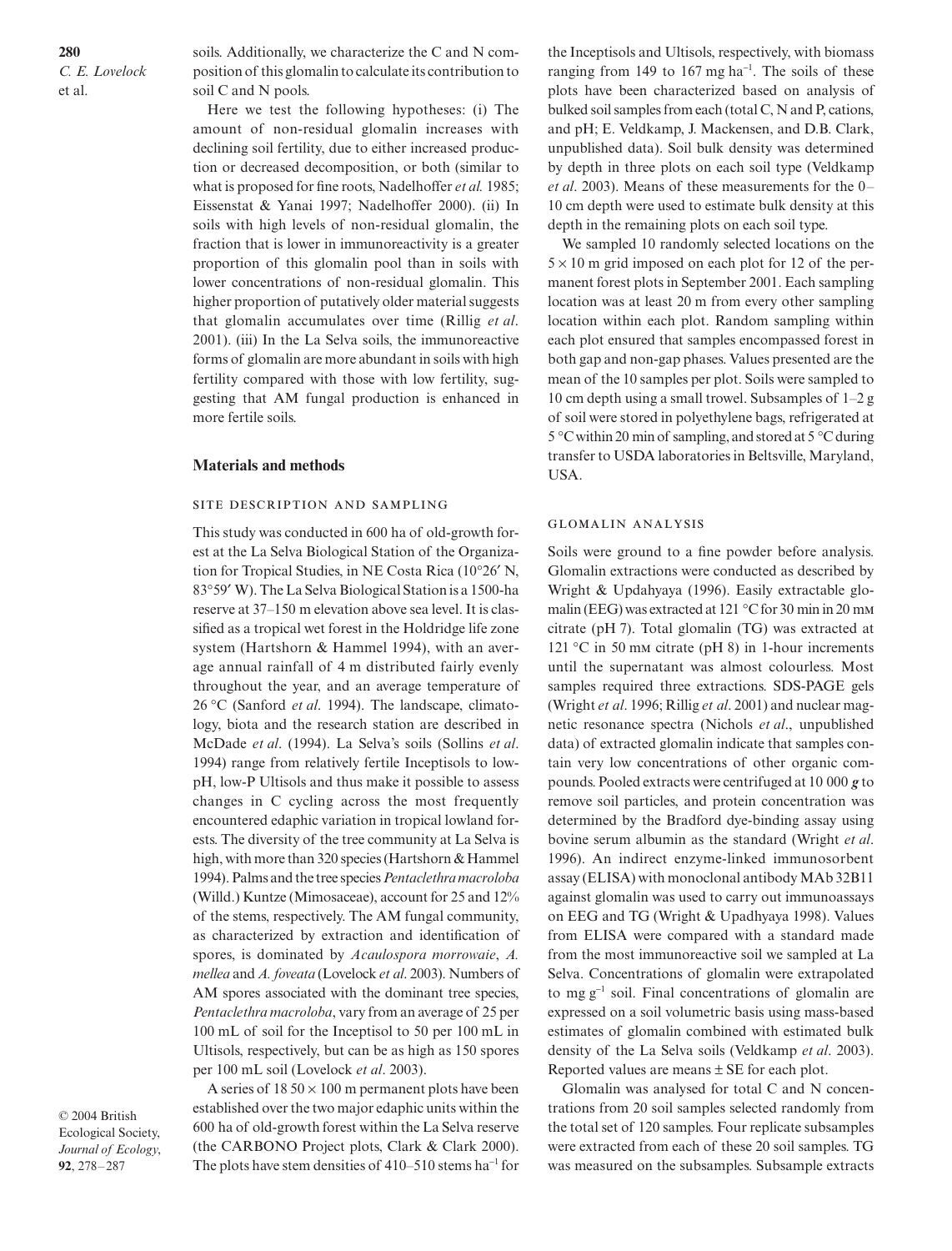were combined, precipitated with HCl, redissolved in 100 mm sodium borate (pH 10.0), dialysed against water, lyophilized (after Wright *et al*. 1996) and analysed for CHN on a Perkin-Elmer 2400 CHN instrument (Perkin-Elmer, Wellesley, MA).

#### DATA ANALYSIS

For analysis of EEG, TG, IREEG and IRTG concentrations over the landscape, glomalin concentrations were averaged for each of the 12 plots (10 replicates per plot). Because many of the soil chemical parameters are highly correlated, we used a principal components analysis to assess whether glomalin concentrations varied with combined indicators of soil fertility. Least squares regression analysis was used to test for effects of pH, mineral element concentrations, soil C, and soil C : N and N : P ratio on glomalin levels, and also to test for significant relationships among different fractions of glomalin. Suitability of all models was determined by inspecting residual plots.

# **Results**

Over all of the forest plots, mean concentrations of total glomalin (TG) in the top 10 cm of soil were  $3.94 \pm 0.16$  mg cm<sup>-3</sup> (range 0.8–12.5 mg cm<sup>-3</sup>, *n* = 120). Mean immunoreactive total glomalin (IRTG) was 1.77 ± 0.09 mg cm<sup>−</sup><sup>3</sup> (range 0.2–5.4 mg cm<sup>−</sup><sup>3</sup> , *n* = 120) and was  $48.4 \pm 2.2\%$  of TG. Mean easily extractable glomalin (EEG) was  $1.68 \pm 0.08$  mg cm<sup>-3</sup> (range 0.4– 4.7 mg cm<sup>−</sup><sup>3</sup> , *n* = 120), and was 47.4 ± 2.9% of TG. Mean immunoreactive EEG (IREEG) was  $1.41 \pm$ 0.03 mg cm<sup>−</sup><sup>3</sup> (range 0.2–1.6 mg cm<sup>−</sup><sup>3</sup> , *n* = 120) or 56.6 ± 2.8% of EEG.

To gain some understanding of the relationship between putatively more recently formed glomalin and older, more resistant glomalin, we plotted EEG, and the percentage of EEG that was immunoreactive (%IREEG/EEG), against the total pool size of glomalin (Fig. 2). Easily extractable glomalin increased with TG (Fig. 2a), but the proportion of EEG that was immunoreactive (%IREEG/EEG) declined with increasing TG concentrations (Fig. 2b), indicating that plots with high TG levels have proportionally more, older glomalin.

## COMPOSITION OF GLOMALIN

We determined the content of protein, N and C of the glomalin from 20 randomly selected soils out of a total of 120 from all plots. Gravimetric mass of extracted glomalin in these samples ranged from 1 to 27 mg  $g^{-1}$ soil. The protein content of glomalin determined by the Bradford protein assay ranged between 1 and 8 mg  $g^{-1}$ . The proportion of extracted glomalin that was detected by the protein assay was 80–100% when glomalin concentration was low and declined to 25% as the amount of extracted glomalin increased (Fig. 3a),

© 2004 British Ecological Society, *Journal of Ecology*, **92**, 278–287



**Fig. 2** Relationship between different glomalin fractions extracted from soils within the tropical forest of the La Selva Biological Station in NE Costa Rica. Each value is the mean of 10 measurements from 12 representative  $50 \times 100$  m forest plots. (a) Easily extractable glomalin (EEG) is highly correlated with total glomalin, TG ( $R^2 = 0.60$ ,  $P = 0.003$ ). (b) The proportion of the EEG that is immunoreactive (%IREEG/ EEG) declines as the concentration of EEG increases  $(R<sup>2</sup> = 0.53, P = 0.013)$ . Circles are Inceptisol plots; triangles are Ultisol plots.

indicating a significantly lower proportional contribution of protein to the glomalin molecule in soils with high glomalin concentrations. The mean N content was  $4.2 \pm 0.14\%$  and ranged between 3 and 5%, declining linearly with increasing total concentration of glomalin in the soil (Fig. 3b). Mean C content of glomalin was  $36.9 \pm 0.83\%$  and, like N, declined linearly with increasing TG extracted (Fig. 3c). The C : N ratio increased as TG concentrations in soils increased (Fig. 3d). Combining the mean C and N composition of glomalin with the TG and the total C and N concentrations in soils to 10 cm at La Selva, we calculate that C and N within glomalin account for approximately 3.2% and 5% of total soil C and N pools, respectively, at 0–10 cm depth.

#### VARIATION WITH SOIL FERTILITY

Because many soil parameters covary, a principal component analysis was used to test the relationship between variation in soil characteristics and concentration of soil glomalin fractions at 0–10 cm depth.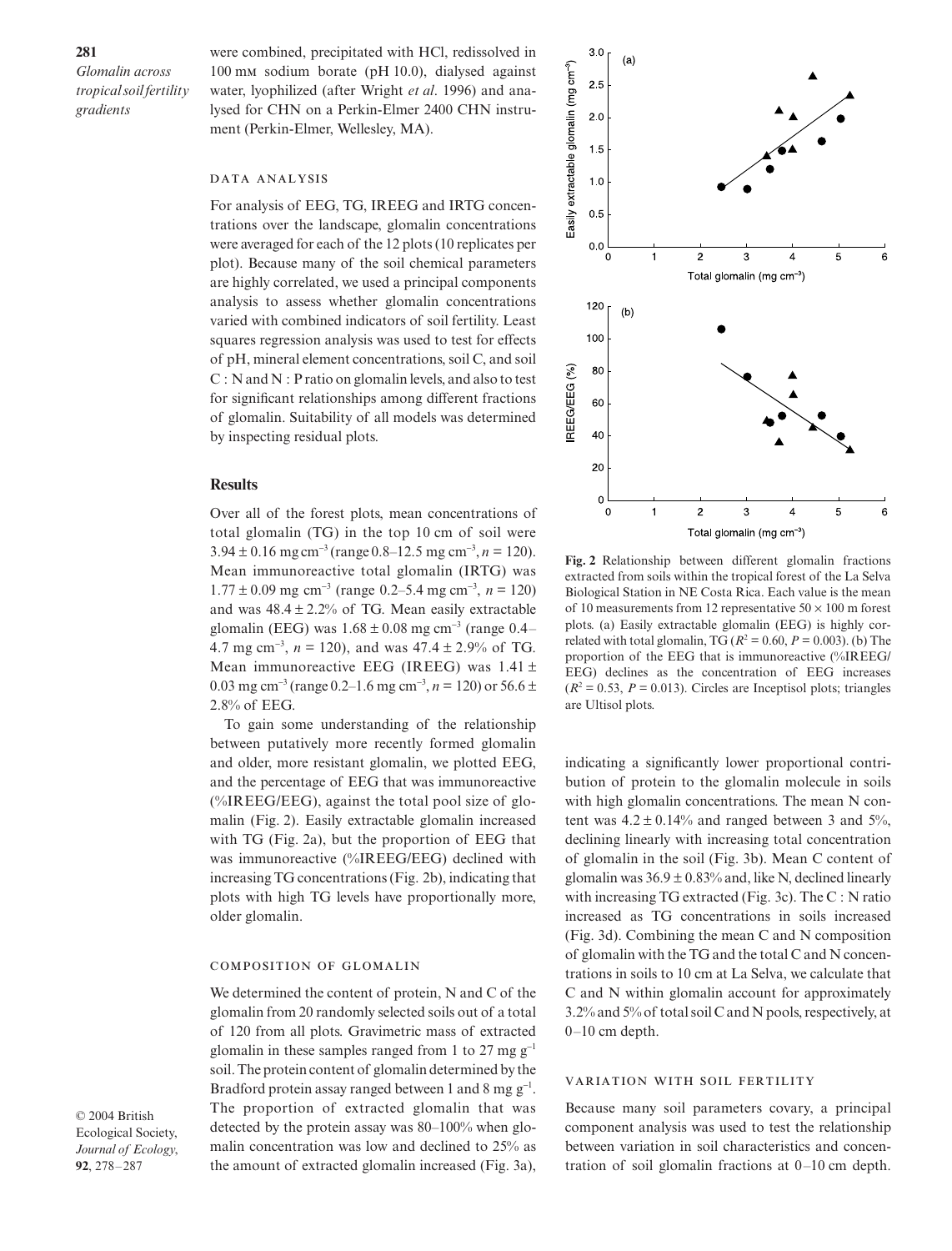



**Fig. 3** The protein (a), nitrogen (b) and carbon (c) concentration, and C : N ratio (d) of glomalin extracted from soils within oldgrowth tropical wet forest at La Selva.

**Table 1** Percentage variation in soil chemical characteristics explained by the first three eigenvectors using a principal component analysis, and the contribution of each soil characteristic to each eigenvector. Data are from the soil samples taken at 1–10 cm depth from 12 forest plots within the old-growth forest at La Selva (CARBONO plots: six on Ultisols and six on Inceptisols; six samples per plot, bulked at the plot level; D.B. Clark, E. Veldkamp and J. Mackensen, unpublished data)

|                                                        | Eigenvector 1 | Eigenvector 2 | Eigenvector 3 |  |
|--------------------------------------------------------|---------------|---------------|---------------|--|
| Percentage variation explained                         | 50.3          | 22.4          | 14.5          |  |
| Soil variable(range)                                   |               |               |               |  |
| PH $(4.00-4.52)$<br>C (29.8–50.3 mg cm <sup>-3</sup> ) | 0.357         | $-0.201$      | 0.146         |  |
|                                                        | $-0.371$      | $-0.235$      | 0.108         |  |
| N $(2.78-3.98$ mg cm <sup>-3</sup> )                   | $-0.314$      | $-0.380$      | 0.110         |  |
| C: N(10.4–12.6)                                        | $-0.367$      | 0.205         | 0.056         |  |
| $P(0.36-1.19$ mg cm <sup>-3</sup> )                    | 0.213         | $-0.403$      | $-0.425$      |  |
| K $(0.020-0.052$ mg cm <sup>-3</sup> )                 | 0.165         | $-0.431$      | $-0.462$      |  |
| Ca $(0.040-0.145 \text{ mg cm}^{-3})$                  | 0.173         | $-0.336$      | 0.498         |  |
| Mg $(0.022 - 0.045$ mg cm <sup>-3</sup> )              | $-0.121$      | $-0.389$      | 0.457         |  |
| Mn $(0.004 - 0.118$ mg cm-3)                           | 0.364         | $-0.098$      | 0.191         |  |
| Al $(0.42-0.89$ mg cm <sup>-3</sup> )                  | $-0.338$      | $-0.283$      | $-0.243$      |  |
| Fe $(0.002 - 0.072$ mg cm <sup>-3</sup> )              | $-0.372$      | $-0.128$      | $-0.073$      |  |

The first principal component explained 50.3% of the variation in the total suite of soil characters (Table 1). This component was characterized by positive contributions by pH and by several of the mineral element concentrations that determine fertility (P, K, Ca and Mn, although soil N and Mg contributed negatively) and negative contributions from those parameters usually associated with infertility (C : N ratio, Al and Fe). Eigenvector 2 accounted for 22.4% of the variation in the soil data, and was characterized by strong negative contributions from P, K, N and Mg concentrations and positive contributions from C : N (Table 1). Total glomalin and EEG were significantly negatively correlated with eigenvector 1 (Fig 4a, b). IRTG and IREEG were not significantly correlated with any of the eigenvectors, but the proportion of EEG that was immunoreactive (%IREEG/EEG) was significantly positively correlated with eigenvector 1 (Fig. 5).

Significant correlations among individual soil variables and glomalin fractions are shown in Table 2.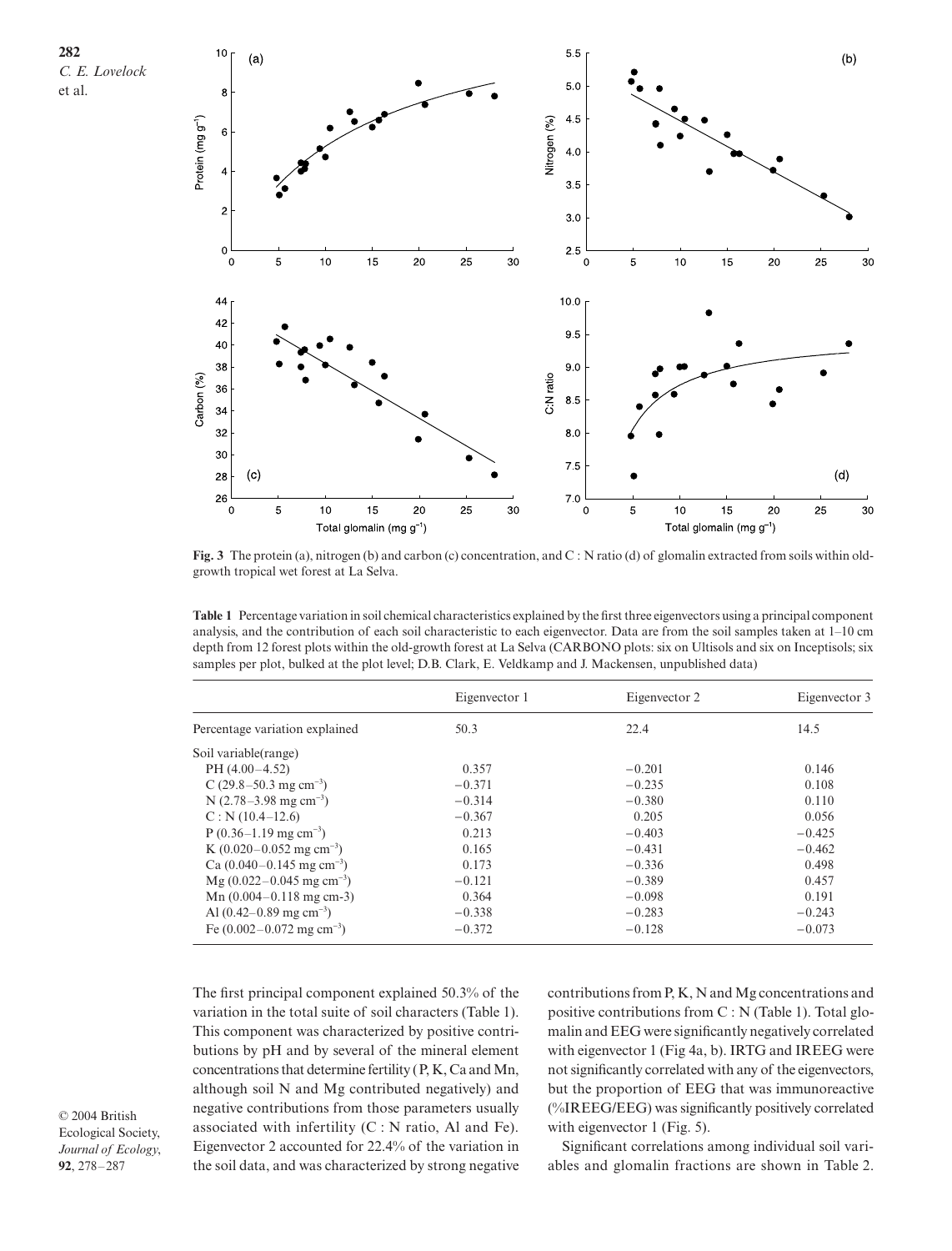



**Fig. 4** Relationship between two glomalin fractions and an index of soil fertility (eigenvector 1 derived from a principal component analysis of soil characters, see Table 1). (a) Total glomalin declines as fertility increases ( $R^2 = 0.60$ ,  $P = 0.003$ ). (b) Similarly, EEG declines with increasing fertility  $(R^2 =$ 0.58, *P* = 0.004). Circles are Inceptisol plots; triangles are Ultisol plots.

Increasing concentrations of TG were associated with increasing acidity,  $C, C, N$  ratio, Al and Fe, and decreasing concentrations of Ca and Mn. Concentrations of EEG were influenced positively by C, C : N and  $N : P$  ratio, while declining with increasing P, K



**Fig. 5** Relationship between the proportion of easily extractable glomalin that is immunoreactive (%IREEG/EEG) and an index of soil fertility (eigenvector 1, derived from a principal component analysis of soil, see Table 1). %IREEG/EEG increases as the fertility index increases ( $R^2 = 0.48$ ,  $P = 0.012$ ). Circles are Inceptisol plots; triangles are Ultisol plots.

and Mn concentrations. Unlike TG, EEG was not significantly enhanced with increasing Al and Fe concentrations. Concentrations of IRTG were insensitive to all soil factors. Levels of IREEG declined significantly with increasing soil P and K concentrations. The proportions IRTG/TG and IREEG/EEG increased with increasing soil pH, and declined with increasing C : N and N : P ratio. Declines in %IREEG/ EEG were also associated with increasing soil Al concentrations.

# **Discussion**

Concentrations of total glomalin within soils at La Selva were comparable with those measured in temperate zone agricultural and native grassland soils (Wright & Upadhyaya 1998; Rillig *et al*. 1999), and in

**Table 2** Significant (*P <* 0.05) Pearson product-moment correlation (R) between soil characteristics and glomalin fractions (mg cm<sup>−</sup><sup>3</sup> ): total glomalin (TG), immunoreactive TG (IRTG), easily extractable glomalin (EEG), immunoreactive EEG (IREEG), and the proportion of immunoreactive glomalin in the TG and EEG pools  $(n = 12)$  samples in all correlations)

| Soil variable               | Glomalin fraction               |             |            |              |                          |                                 |  |  |
|-----------------------------|---------------------------------|-------------|------------|--------------|--------------------------|---------------------------------|--|--|
|                             | TG                              | <b>IRTG</b> | <b>EEG</b> | <b>IREEG</b> | $\%$ IRTG/TG             | $\%$ IREEG/EEG                  |  |  |
| pH                          | $-0.585$                        |             | $-0.610$   |              | 0.674                    | 0.695                           |  |  |
| C (mg $\text{cm}^{-3}$ )    | 0.604                           |             | 0.703      |              |                          | $-0.571$                        |  |  |
| $N$ (mg cm <sup>-3</sup> )  |                                 |             |            |              |                          |                                 |  |  |
| C: N                        | 0.742                           |             | 0.891      |              | $-0.651$                 | $-0.606$                        |  |  |
| N : P                       |                                 |             | 0.669      | 0.619        |                          | $-0.624$                        |  |  |
| $P$ (mg cm <sup>-3</sup> )  |                                 |             | $-0.566$   | $-0.615$     |                          |                                 |  |  |
| $K$ (mg cm <sup>-3</sup> )  |                                 |             | $-0.504$   | $-0.551$     |                          |                                 |  |  |
| $Ca$ (mg cm <sup>-3</sup> ) | $-0.524$                        |             |            |              |                          | 0.633                           |  |  |
| $Mg$ (mg cm <sup>-3</sup> ) | $\hspace{0.1mm}-\hspace{0.1mm}$ |             |            |              | -                        | $\hspace{0.1mm}-\hspace{0.1mm}$ |  |  |
| $Mn$ (mg cm <sup>-3</sup> ) | $-0.804$                        |             | $-0.648$   |              | 0.595                    | 0.687                           |  |  |
| Al $(mg cm^{-3})$           | 0.672                           |             |            |              | $\overline{\phantom{a}}$ | $-0.678$                        |  |  |
| Fe (mg $\text{cm}^{-3}$ )   | 0.743                           |             |            |              |                          |                                 |  |  |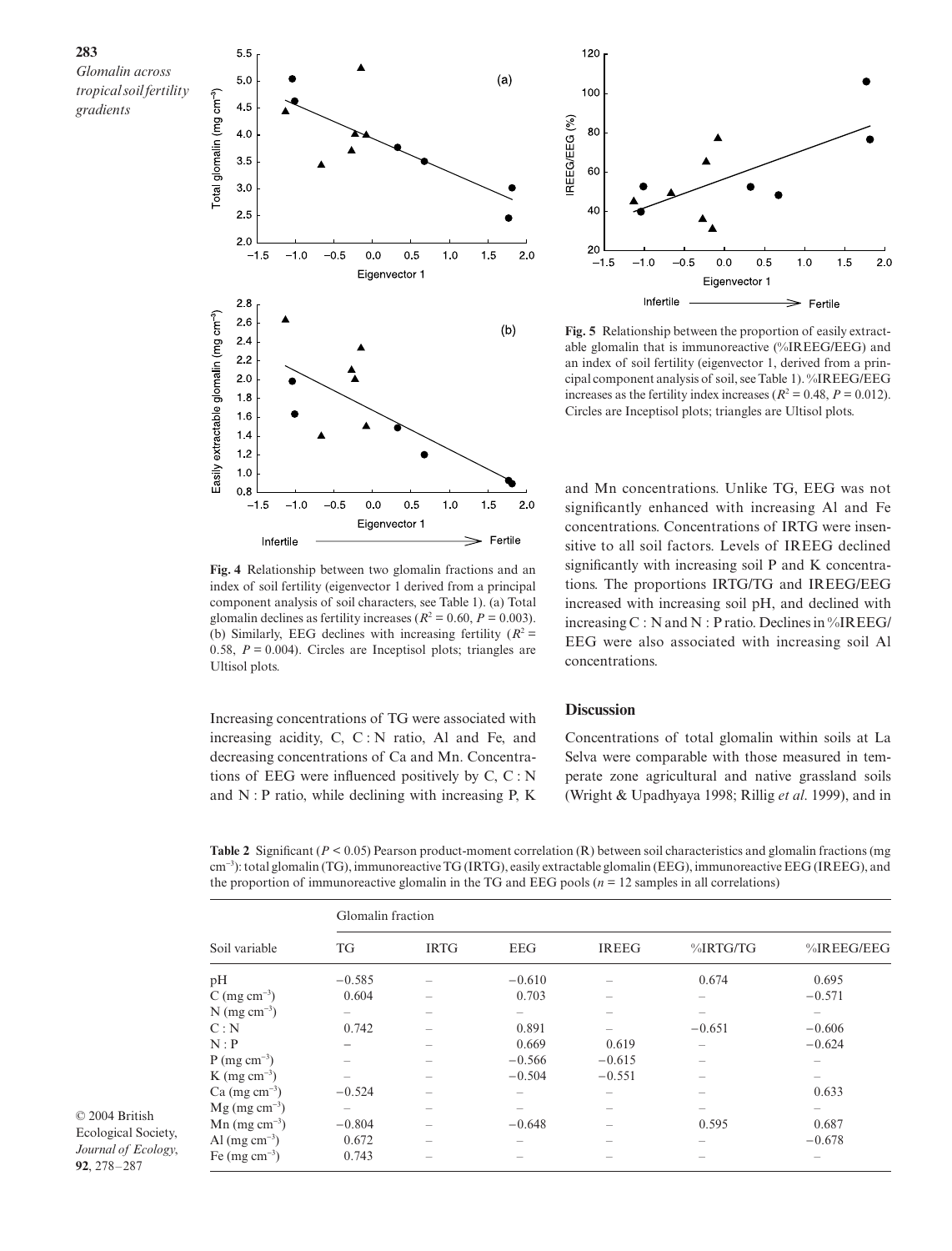**284** *C. E. Lovelock*  et al.

younger forest soils of Hawaii (Rillig *et al*. 2001). Higher concentrations of glomalin have been observed in soils under woodlands of the Mid-Atlantic States and Scotland (Wright & Upadhyaya 1998), and in older Hawaiian soils (Rillig *et al*. 2001), while soils from rangelands in Texas had lower levels (Wright & Upadhyaya 1998). Climate, vegetation type and productivity, soil mineralogy, and fungal species and diversity, may all have roles in determining why there are differences in concentrations of soil glomalin across sites (Rillig *et al*. 2001). Investigation of the processes determining production, decomposition and accumulation of glomalin over multiple biomes will be needed to fully understand the importance of glomalin to C sequestration in soils.

At La Selva, glomalin was a significant component of total soil C and N pools (3.2 and 5%, respectively) in the surface layer (0–10 cm). This is similar to the contribution of glomalin to soil C and N in the  $6-10$  cm layer of soils in Hawaii (maximum of 5 and 4% of C and N, respectively, see table 3 in Rillig *et al*. 2001). The Hawaiian soils had much higher total levels of C and glomalin than the La Selva soils. Additionally, the composition of glomalin extracted from Hawaiian soils was lower in C and N compared with La Selva (Rillig *et al*. 2001).

The glomalin extracted from the La Selva forest soils had levels of immunoreactivity that are among some of the highest measured. In temperate grassland soils, between 25 and 50% of the glomalin was immunoreactive (Wright & Upadhyaya 1998; Rillig *et al*. 1999; Wright & Anderson 2000). In Hawaiian forest soils, immunoreactivity of glomalin was less than 50% (Rillig *et al*. 2001). However, in previous studies, the standard used in the ELISA assays was glomalin from a grassland soil. Using the same grassland glomalin for the ELISA standard, a preliminary test of three soils from La Selva had mean % IRTG/TG of 182% and 247% for %IREEG/EEG (data not shown). Thus, glomalin from La Selva soils is much more immunoreactive than glomalin from a temperate grassland. Values for immunoreactive EEG and TG for La Selva soils presented in the current study were calculated using as the standard for ELISA the most immunoreactive glomalin extracted from the 120 La Selva soil samples. Given that live hyphae are highly immunoreactive (Wright & Upadhyaya 1999) and that immunoreactivity of glomalin has been observed to decline over time (Wright *et al*. 1996), our interpretation of these results is that much of the glomalin within the La Selva soils is recently produced, and that hyphae and glomalin probably decompose rapidly in these soils compared with others, preventing accumulation of glomalin to the very high levels that have been observed in soils in Hawaii (60 mg cm<sup>−</sup><sup>3</sup> or 100 mg g<sup>−</sup><sup>1</sup> , Rillig *et al*. 2001).

© 2004 British Ecological Society, *Journal of Ecology*, **92**, 278–287

# EFFECTS OF SOIL FERTILITY

The concentrations of the different glomalin fractions were correlated with several soil chemical characteristics over the La Selva landscape. Total glomalin and EEG tended to increase with indices of decreasing fertility (e.g.  $C : N$  ratio, Al and Fe), and to decrease with indices of increasing fertility (e.g. Ca, P, K and Mn). Concentrations of EEG, but not of TG, were significantly negatively correlated with concentrations of total soil P, the nutrient that is proposed to be most limiting to plant growth in tropical forests (Vitousek 1984; Chadwick *et al*. 1999), and the one for which AM fungi are essential for uptake (Janos 1987). The immunoreactive portion of EEG (IREEG) was also sensitive to soil P and K concentrations, declining with increasing concentrations of P and K. The differing sensitivity of the glomalin fractions to the concentration of soil elements is likely to be due to differences in rates of production, the extent of incorporation within soil aggregates, and/or rates of decomposition of glomalin over the fertility gradient.

In a possibly analogous way, standing stocks of fine roots are usually higher in low fertility soils within a forest type (Crews *et al*. 1995). This is evident for La Selva, where fine root stocks are substantially higher in the infertile (very low-P) Ultisols than in the more fertile Inceptisols (Ostertag 1998; D.A. Clark, unpublished data), or on the very fertile Recent Alluvium (Gower 1987). Additionally, numbers of AM mycorrhizal spores were higher in low fertility soil at La Selva (Lovelock *et al*. 2003). Higher numbers of fine roots and spores in more infertile soils could be due to greater production, longer-lived roots and spores and/ or slower decomposition rates (Eissenstat & Yanai 1997; Zak & Pregitzer 1998; Nadelhoffer 2000). Additionally, among tropical evergreen forests, low fertility sites are generally characterized by longer-lived leaves (Reich *et al.* 1992) and slower rates of decomposition of leaf litter and roots (Ostertag & Hobbie 1999). Differences in levels of glomalin across gradients in fertility could therefore reflect similar processes.

In ectomycorrhizal systems, enhanced fertility (N availability) is associated with reduced hyphal growth rates and life spans and changes in the fungal community composition (Treseder & Allen 2000). Increases in levels of glomalin in the less fertile soils at La Selva could be due to enhanced hyphal growth rates. Root colonization by AM fungi (Abbott & Robson 1985; Abbott & Robson 1991) and AM hyphal lengths in soils (Miller *et al.* 1987; Miller *et al.* 1995) have been observed at other sites to increase with declining soil P concentrations, but whether this reflects differences in hyphal growth, longevity or rates of decomposition is not known. Peak annual amounts of AM hyphae in North American prairie soils (0.45 mg cm<sup>−</sup><sup>3</sup> ) were observed in November (Miller *et al*. 1995), when low temperatures could inhibit hyphal decomposition and the activity of consumers. Differences in levels of glomalin across fertility gradients at La Selva could also be due to differences in the AM fungal community composition. Arbuscular mycorrhizal fungal species differ in their biomass of extraradical hyphae (Abbott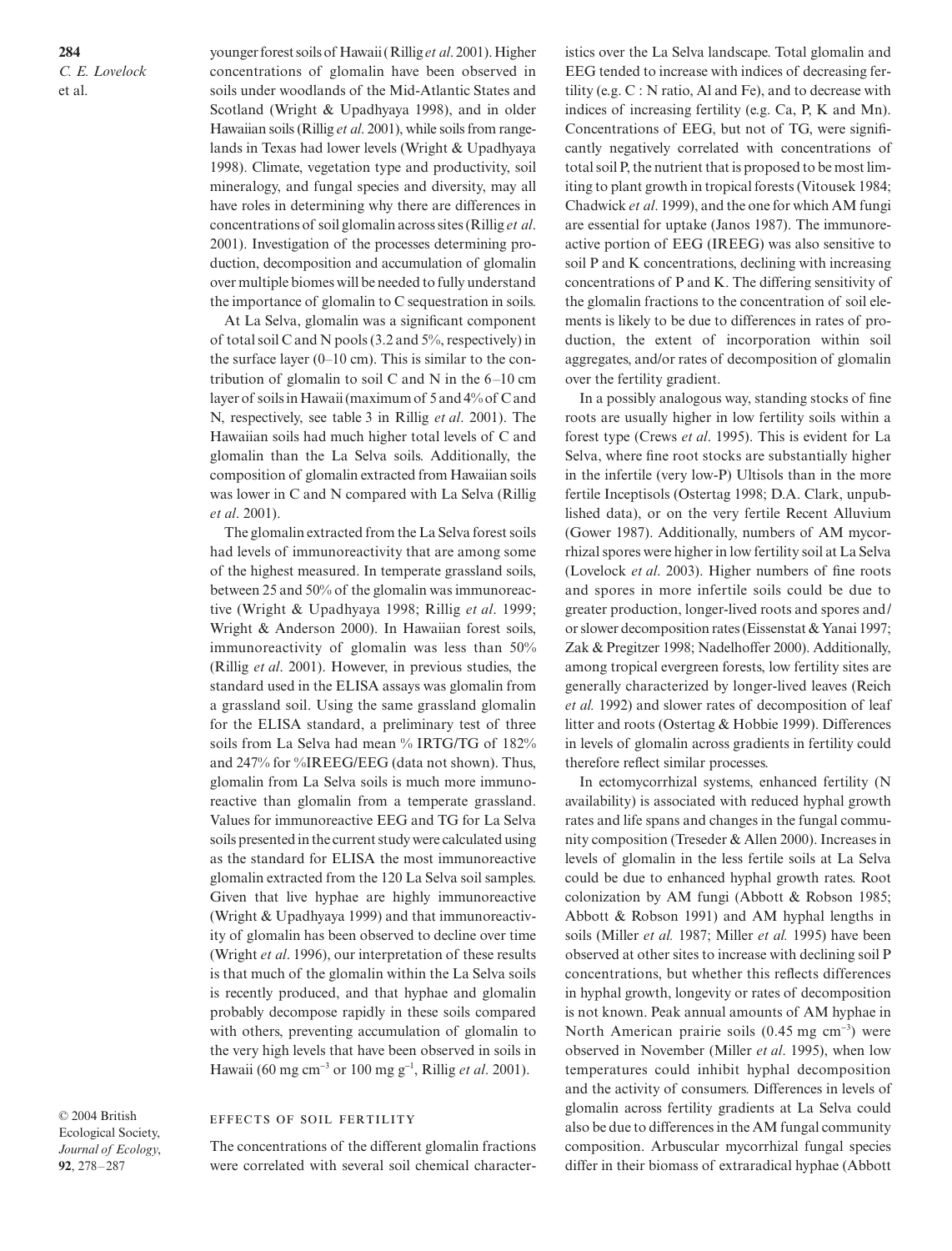& Robson 1985; Sylvia 1990) and in glomalin yields (Wright & Upadhyaya 1996; Lovelock *et al*., unpublished data). Changes in AM fungal community composition have been observed over N gradients (Egerton-Warburton & Allen 2000), and at La Selva between the Recent Alluvium and flat sites on the Ultisols and Inceptisols (Lovelock *et al*. 2003). But sampling of the AM fungal community associated with *Pentaclethra macroloba* growing in the Inceptisols and Ultisols did not reveal significant differences in the species composition of the AM fungi, although AM fungal spores were more abundant in the less fertile Ultisols (Lovelock *et al*. 2003).

Our observation that TG and EEG concentrations are higher in lower fertility soils could be due to enhanced production of hyphae and glomalin, the presence of longer lived hyphae and glomalin, slower rates of glomalin decomposition, or a community shift to fungi with greater levels of extraradical hyphae or greater glomalin yields. Based on our initial findings at La Selva, we hypothesize that the less fertile soils have higher levels of glomalin because of slower rates of glomalin decomposition. We put forward this hypothesis because the proportion of younger, immunoreactive glomalin (%IREEG/EEG) declined with increases in EEG, and was enhanced in soils with higher fertility. Moreover, analysis of extracted glomalin revealed that the proportional contribution of protein is lower in glomalin from soils where there are high concentrations of glomalin, indicating that the protein component of glomalin is more degraded in soils with higher glomalin levels. Additionally, where we found high concentrations of glomalin, the glomalin had lower concentrations of  $C$  and  $N$  and higher  $C : N$  ratio, and was associated with enhanced concentrations of Al and Fe, characteristics of infertile soils that complex organic matter (Troeh & Thompson 1993). Furthermore, preliminary quantification of glomalin production in in-growth cores over La Selva's fertility gradient (Lovelock *et al*., unpublished data) showed enhanced glomalin deposition in more fertile soils. Together these data suggest that soils within the La Selva forest that have high levels of glomalin are retaining glomalin that is more degraded, older, and potentially more strongly bound (possibly to Al and Fe), while in those soils with lower glomalin concentrations, more of the glomalin is recently produced and the glomalin is turning over faster.

# **Conclusions**

We found that glomalin is a significant component of the soil C and N pools in the soils of an old-growth tropical rain forest. Given that glomalin is a small proportion of the biomass of AM hyphae (approximately 3% of dry weight, Wright *et al*. 1996), these levels of glomalin indicate that production of extraradical hyphae by AM fungi could be substantial. Glomalin is also produced by hyphae within roots, and additional

© 2004 British Ecological Society, *Journal of Ecology*, **92**, 278–287

amounts are in the pool of residual glomalin (strongly adhering to soil particles) and at soil depths below 10 cm. The glomalin levels that we have documented here are therefore likely to be underestimates of the size of the total glomalin pool in La Selva soils. The high level of immunoreactivity of glomalin in these soils also indicates that much of the glomalin is likely to be recently produced. Glomalin fractions were responsive to La Selva's soil fertility gradients, showing that fungal production, decomposition and/or community composition are variable over the landscape, and could vary with other plant and environmental parameters, some of which may be affected by global climate change (Tian *et al*. 1998; Rillig & Allen 1999). Actual rates of glomalin production and decomposition are not known, and the identity of the organisms responsible for consumption and decomposition of glomalin remain to be discovered.

#### **Acknowledgements**

This study was supported by the National Science Foundation under Grant DEB 0108389, and partially based upon work supported by the National Science Foundation under Grant DEB 9629245, by the U.S. Department of Energy, and by the Andrew W. Mellon Foundation. The Organization for Tropical Studies and the staff of the La Selva Biological Station provided logistic support. We thank Guiselle Alvarez, Leonel Campos and William Miranda for their assistance in the field, and John Pandolfi, Jeannine Cavender-Bares and two anonymous reviewers for their comments on earlier versions of this manuscript.

# **References**

- Abbott, L.K. & Robson, A.D. (1985) Formation of external hyphae in soil by four species of vesicular-arbuscular mycorrhizal fungi. *New Phytologist*, **99**, 245–255.
- Abbott, L.K. & Robson, A.D. (1991) Factors influencing the occurrence of vesicular-arbuscular mycorrhizas. *Agriculture, Ecosystems and Environment*, **35**, 121–150.
- Alexander, I. (1989) Mycorrhizas in tropical forests. *Special Publication of the British Ecological Society*, **89**, 169–188.
- Allen, M.F. (1991) *The Ecology of Mycorrhizae*. Cambridge University Press, Cambridge.
- Chadwick, O.A., Derry, L.A., Vitousek, P.M., Huebert, B.J. & Hedin, L.O. (1999) Changing sources of nutrients during four million years of ecosystem development. *Nature*, **397**, 491–497.
- Clark, D.B. & Clark, D.A. (2000) Landscape-scale variation in forest structure and biomass in a tropical rain forest. *Forest Ecology and Management*, **137**, 185–198.
- Crews, T.E., Kitayama, K., Fownes, J.H., Riley, R.H., Herbert, D.A., Mueller-Dombois, D. *et al.* (1995) Changes in soil phosphorus fractions and ecosystem dynamics across a long chronosequence in Hawaii. *Ecology*, **76**, 1407–1424.
- Egerton-Warburton, L.M. & Allen, E.B. (2000) Shifts in arbuscular mycorrhizal communities along an anthropogenic nitrogen deposition gradient. *Ecological Applications*, **10**, 484–496.
- Eissenstat, D.M. & Yanai, R.D. (1997) The ecology of root lifespan. *Advances in Ecological Research*, **27**, 1–60.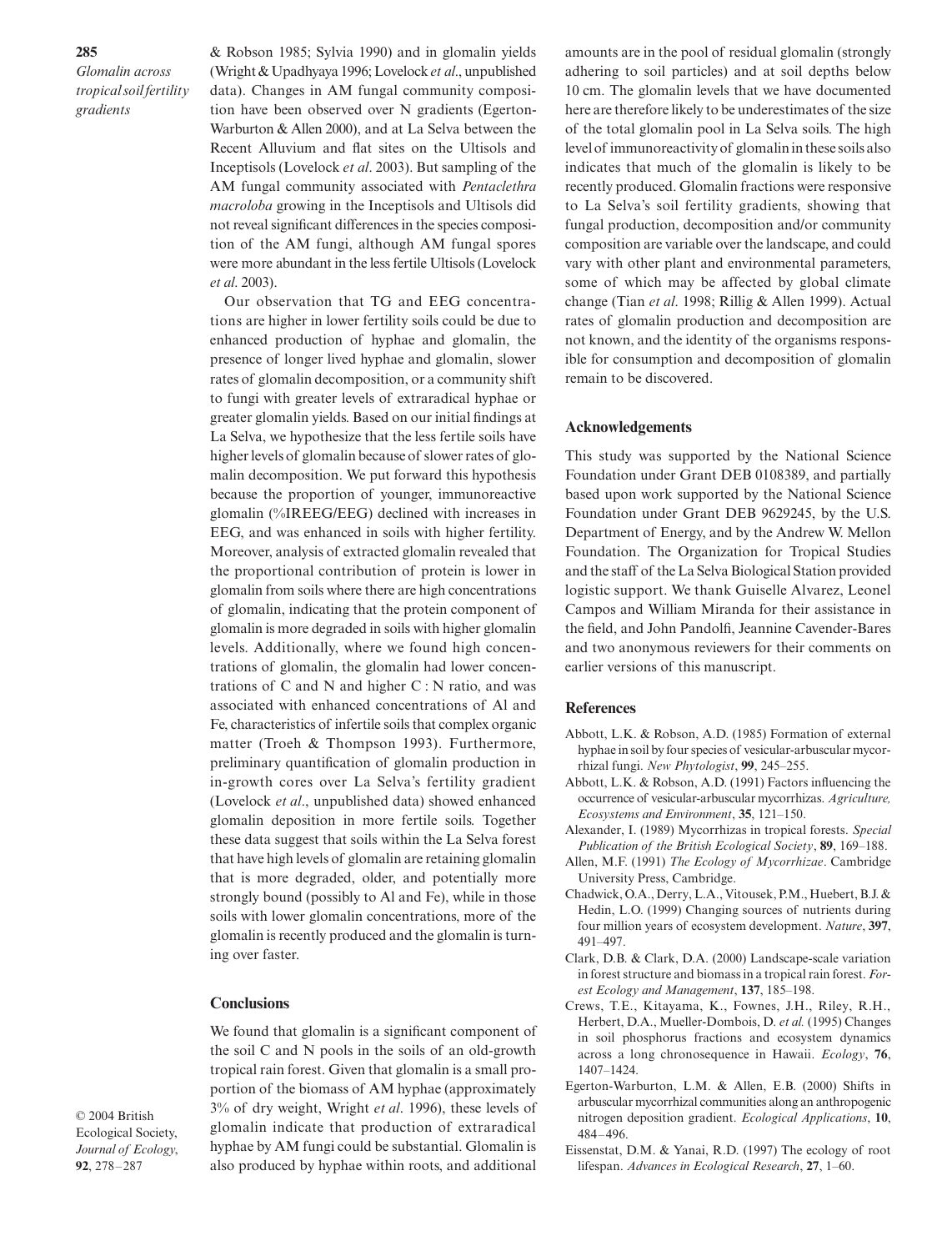**286** *C. E. Lovelock*  et al.

Gower, S.T. (1987) Relations between mineral nutrient availability and fine root biomass in two Costa Rican tropical wet forests: a hypothesis. *Biotropica*, **19**, 171– 175.

- Grayston, S.J., Vaughan, D. & Jones, D. (1996) Rhizosphere carbon flow in trees, in comparison with annual plants: the importance of root exudation and its impact on microbial activity and nutrient availability. *Applied Soil Ecology*, **5**, 29–56.
- Hartshorn, G.S. & Hammel, B.E. (1994) Vegetation types and floristic patterns. *La Selva: Ecology and Natural History of a Neotropical Rain Forest* (eds L.A. Mc Dade, K.S. Bawa, H.A. Hespenheide & G.S. Hartshorn), pp. 73–89. University of Chicago Press, Chicago.
- Howeler, R.H., Sieverding, E. & Saif, S. (1987) Practical aspects of mycorrhizal technology in some tropical crops and pastures. *Plant and Soil*, **100**, 249–283.
- Janos, D.P. (1980) Vesicular arbuscular mycorrhizae affect lowland tropical rain forest plant growth. *Ecology*, **61**, 151– 162.
- Janos, D.P. (1987) Tropical mycorrhizas, nutrient cycles and plant growth. *Tropical Rain Forest: Ecology and Management* (eds S.L. Sutton, T.C. Whitmore & A.C. Chadwick), pp. 327–345. Blackwell Scientific, Oxford.
- Jastrow, J.D. & Miller, R.M. (1997) Soil aggregate stabilization and carbon sequestration: feedbacks through organomineral associations. *Soil Processes and the Carbon Cycle* (eds R. Lal, J.M. Kimble, R.F. Follet & B.A. Stewart), pp. 207–223. CRC Press, Boca Raton, Florida.
- Johnson, N.C. & Wedin, D.A. (1997) Soil carbon, nutrients and mycorrhizal fungal communities during the conversion of a dry tropical forest to grassland. *Ecological Applications*, **7**, 171–182.
- Kiers, E.T., Lovelock, C.E., Krueger, E. & Herre, E.A. (2000) The effects of reciprocal inoculations of arbuscular mycorrhizae on the survival and performance of seedlings of four tropical tree species. *Ecology Letters*, **3**, 106–113.
- Louis, L. & Lim, G. (1987) Spore density and root colonization of vesicular-arbuscular mycorrhizas in tropical soil. *Transactions of the British Mycological Society*, **88**, 207–212.
- Lovelock, C.E., Andersen, K. & Morton, J.B. (2003) Influence of host tree species and environmental variables on arbuscular mycorrhizal communities in tropical forests. *Oecologia*, **135**, 268–279.
- Lovelock, C.E., Kyllo, D. & Winter, K. (1996) Growth responses to vesicular-arbuscular mycorrhizae and elevated CO2 in seedlings of a tropical tress, *Beilschmiedia pendula*. *Functional Ecology*, **10**, 662–667.
- McDade, L.A., Bawa, K.S., Hespenheide, H.A. & Hartshorn, G.S. (1994) *La Selva: Ecology and Natural History of a Neotropical Rain Forest*. University of Chicago Press, Chicago.
- Miller, R.M., Jarstfer, A.G. & Pillai, J.K. (1987) Biomass allocation in an *Agropyron smithii-Glomus* symbiosis. *American Journal of Botany*, **74**, 114–122.
- Miller, R.M., Reinhardt, D.R. & Jastrow, J.D. (1995) External hyphal production of vesicular arbuscular mycorrhizal fungi in pasture and tallgrass prairie communities. *Oecologia*, **103**, 17–23.
- Nadelhoffer, K.J. (2000) The potential effects of nitrogen deposition on fine-root production in forest ecosystems. *New Phytologist*, **147**, 131–139.
- Nadelhoffer, K.J., Aber, J.D. & Melillo, J.M. (1985) Fine roots, net primary production, and soil nitrogen availability: a new hypothesis. *Ecology*, **66**, 1377–1390.
- Ostertag, R. (1998) Belowground effects of canopy gaps in a tropical wet forest. *Ecology*, **79**, 1294–1304.
- Ostertag, R. & Hobbie, S.E. (1999) Early stages of root and leaf decomposition in Hawaiian forests: effects of nutrient availability. *Oecologia*, **121**, 564–573.
- Redhead, J.F. (1980) Mycorrhiza in natural tropical forests. *Tropical Mycorrhiza Research* (ed. P. Mikola), pp. 127–142. Clarendon Press, Oxford.
- Reich, P.B., Walters, M.B. & Ellsworth, D.S. (1992) Leaf lifespan in relation to leaf, plant, and stand characteristics among diverse ecosystems. *Ecological Monographs*, **62**, 365–392.
- Rillig, M.C. & Allen, M.F. (1999) What is the role of arbuscular mycorrhizal fungi in plant ecosystem responses to elevated atmospheric CO2? *Mycorrhiza*, **9**, 1–8.
- Rillig, M.C., Wright, S.F., Allen, M.F. & Field, C.B. (1999) Rise in carbon dioxide changes soil structure. *Nature*, **400**, 628.
- Rillig, M.C., Wright, S.F. & Torn, M.S. (2001) Unusually large contribution of arbuscular mycorrhizal fungi to soil organic matter pools in tropical forest soils. *Plant and Soil*, **233**, 167–177.
- Sollins, P., Sancho, M.F., Mata, Ch.R. & Sanford, R.L. (1994) Soils and soil process research. *La Selva: Ecology and Natural History of a Neotropical Rainforest*(eds L.A. McDade, K.S. Bawa, H. Hespenheide & G.S. Hartshorn), pp. 34–53. University of Chicago Press, Chicago.
- St John, T.V. (1980) Root size, root hairs and mycorrhizal infection: a reexamination of Baylis's hypothesis with tropical trees. *New Phytologist*, **84**, 483–487.
- Sanford, R.L., Luvall, J., Paaby, P. & Phillips, E. (1994) The La Selva ecosystem: climate, geomorphology, and aquatic systems. *La Seva: Ecology and Natural History of a Neotropical Rainforest* (eds L.A. McDade, K.S. Bawa, H. Hespenheide & G.S. Hartshorn), pp. 19–33. University of Chicago Press, Chicago.
- Sylvia, D.M. (1990) Distribution, structure, and function of external hyphae of vesicular-arbuscular mycorrhizal fungi. *Rhizosphere Dynamics* (eds J.E. Box & L.H. Hammond), pp. 144–167. Westview Press, Boulder, Colorado.
- Tian, H., Melillo, J.M., Kicklighter, D.W., McGuire, A.D., Helfrich, J.V.K.I., Moore, B. III *et al.* (1998) Effect of interannual climate variability on carbon storage in Amazonian ecosystems. *Nature*, **396**, 664–667.
- Tinker, P.B., Durall, D.M. & Jones. M.D. (1994) Carbon use efficiency in mycorrhizas: theory and sample calculations. *New Phytologist*, **128**, 115–122.
- Treseder, K.K. & Allen, M.F. (2000) Mycorrhizal fungi have a potential role in soil carbon storage under elevated  $CO<sub>2</sub>$ and nitrogen deposition. *New Phytologist*, **147**, 189–200.
- Troeh, F.R. & Thompson, L.M. (1993) *Soils and Soil Fertility*, 5th edn. Oxford University Press, Oxford.
- Veldkamp, E., Becker, A., Schwendenmann, L., Clark, D.A. & Schulte-Bisping, H. (2003) Substantial labile carbon stocks and microbial activity in deeply weathered soils below a tropical wet forest. *Global Change Biology*, **9**, 1171–1184.
- Vitousek, P.M. (1984) Litterfall, nutrient cycling, and nutrient limitation in tropical forests. *Ecology*, **65**, 285–298.
- Vitousek, P.M. & Sanford, R.L. (1986) Nutrient cycling in moist tropical forest. *Annual Review of Ecology and Systematics*, **17**, 137–167.
- Wright, S.F. & Anderson, R.L. (2000) Aggregate stability and glomalin in alternative crop rotations for the central Great Plains. *Biology Fertility of Soils*, **31**, 249–253.
- Wright, S.F., Franke-Snyder, M., Morton, J.B. & Upadhyaya, A. (1996) Time course study and partial characterization of a protein on hyphae of arbuscular mycorrhizal fungi during active colonization of roots. *Plant and Soil*, **181**, 193–203.
- Wright, S.F., Starr, J.L. & Paltineanu, I.C. (1999) Changes in aggregate stability and concentration of glomalin during tillage management transition. *Soil Science Society of America Journal*, **63**, 1825–1829.
- Wright, S.F. & Upadhyaya, A. (1996) Extraction of an abundant and unusual protein from soil and comparison